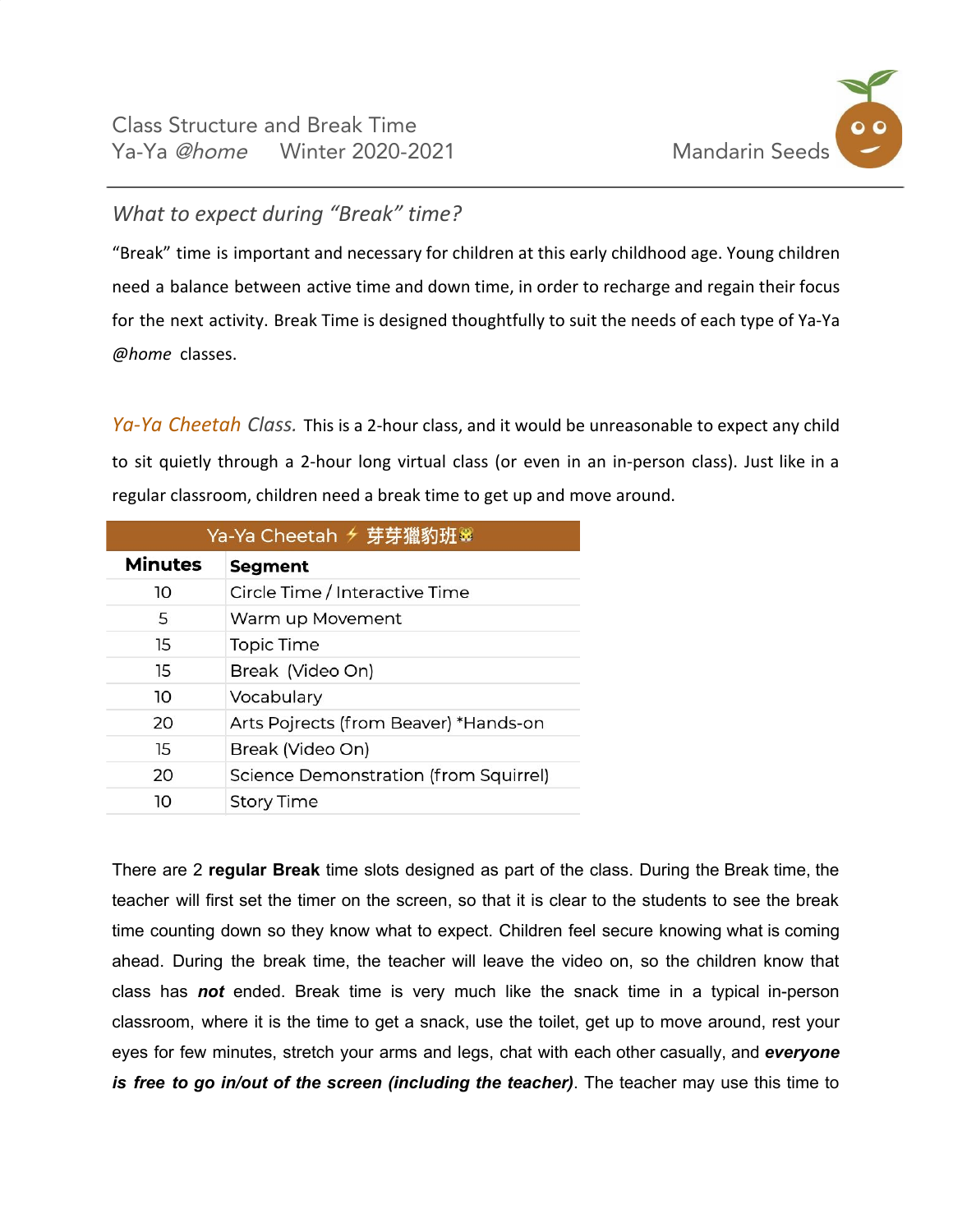chat with the students casually or the teacher may be preparing work quietly for the next activity, which is always fun for the children to observe. Other teachers may also pop into the virtual classroom during Break time to say hello.

In addition to the regular break times, there may also be "mini-break" inserted in between activities, and this will be inserted based on the unique needs of each class, and especially during the Phase-In period. Each mini-break could be 2 minutes or 5 minutes, depending on the situation and the goal is always to bring the children's focus back to the class.

*Beaver Arts or Squirrel Science Class.* In these two types of 1-hour class, there is no regular break. However, the teacher may insert "mini-break" in between activities, especially right after Topic / Vocabulary time, or right after the art / science project. More "mini-break" may be inserted based on the unique needs of each class, especially during the Phase-In period. Each mini-break could be 2 minutes or 5 minutes, depending on the situation and the goal is always to bring the children's focus back to the class.

| Beaver Arts 1 海狸藝術班家 |                                |    |                                  |
|----------------------|--------------------------------|----|----------------------------------|
| 10                   | Circle Time / Interactive Time | 10 | Circle Time / Interactive Time   |
| 5                    | Warm up Movement               | 5  | Warm up Movement                 |
| 15                   | Topic Time / Vocab             | 15 | Topic Time / Vocab               |
| 20                   | Arts Pojrects (Hands-on)       | 20 | Science Projects (Demonstration) |
| 10                   | <b>Story Time</b>              | 10 | <b>Story Time</b>                |

*Bear Story Class.* In this 1-hour class, there is no regular break. However, the teacher may insert "mini-break" in between activities, especially right after Topic / Vocabulary time, or right after the longer story time segment. More "mini-break" may be inserted based on the unique needs of each class, especially during the Phase-In period. Each mini-break could be 2 minutes or 5 minutes, depending on the situation and the goal is always to bring the children's focus back to the class.

| Bear Monday 小熊故事課3 |                                       |  |  |  |
|--------------------|---------------------------------------|--|--|--|
| Min                | <b>Segment</b>                        |  |  |  |
| 10                 | Circle Time / Interactive Time        |  |  |  |
| 5                  | Warm up Movement                      |  |  |  |
| 10                 | Topic/Vocabulary                      |  |  |  |
| 20                 | <b>Story Time</b>                     |  |  |  |
| 15                 | Art or Science Project Demonostration |  |  |  |